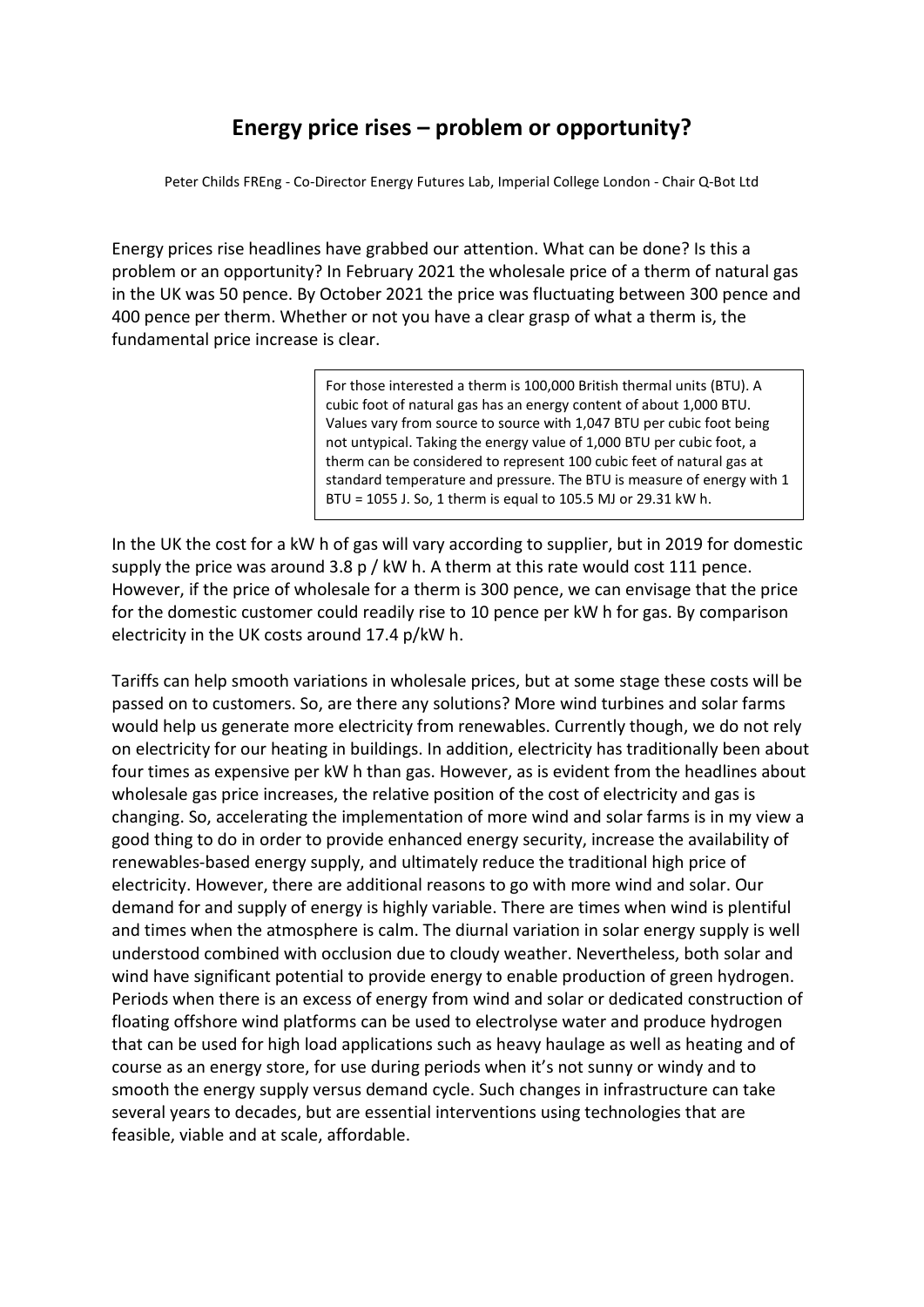While some additional wind turbine and solar farms are already planned and in progress, more need to be implemented. In addition, we need to increase our attention to floating offshore wind and green hydrogen production at scale and the associated changes needed for gas supply and heavy haulage transport. These measures are, however, not a solution to 2022's energy price rises.

The good news is that so much can be done to enhance the envelope and environment within our homes now. The UK is known as the cold 'person' of Europe as our homes are often cold and draughty. There are reasons for this as many of our buildings date from a period when the energy vector was based on coal and it was important to have good ventilation within our buildings. Indeed, the benefits of good ventilation are now recognised as going far beyond providing oxygen for coal combustion to providing a steady supply of fresh air to ensure management of carbon dioxide levels along with other gases and pollutants. In addition, the right flow of air in the right places in your home can aid in timber and other materials health as well as managing moisture levels and ensuring that condensation does not become a problem.

Some of the measures that we can implement to improve the energy performance of our homes include improved thermal insulation of the roofs, external walls and ground floors, doors and windows, as well as considering the use of heat pumps instead of boilers. Indeed, insulating the roof tends to be one of the most cost-effective measures and over 98% of our homes have this measure implemented to some extent. The thermal performance of external walls can in some cases be improved by addition of a thermally insulating material in combination with a protective layer, ideally with both being from sustainable sources. We can refurbish worn and ineffective seals in sash and casement windows, and doors, recognising that some permeability is actually helpful in maintaining a healthy environment within our homes, and that hermetic sealing as sometimes associated with glazing solutions may not actually be the correct holistic solution. An often-overlooked area is the ground floor in a building which can be responsible for 15% of the thermal loss from a building and contribute significantly to drafts.

Many of our buildings have suspended floors and Q-Bot Ltd has developed robotic technologies specifically to provide a means to install thermal insulation within this hard to access area, avoiding the need to remove furniture, carpets and floor boards. The robot is about the size of a boot box and can be fed in through a small hatch in the floor and subsequently traverses the underfloor cavity, then sprays a thick layer of thermal insulation on the underside of the floor. This measure can reduce heating bills by 15%, help reduce the quantity of planet harming gas being consumed and help every home be much more comfortable to live in as thermal gradients within rooms are reduced.

Q-Bot has grown from an idea to a company employing around 50 people. The robots work alongside our skilled staff, undertaking the repetitive tasks and functions in confined environment where you would not want a human working. This is an example of cobotics where robot technology and people work alongside each other. This generates value to the customer through an enhanced building, value to society through reduced harmful emissions associated with heating and high-value employment through skilled long-term work with advanced technologies. There are millions of homes in the UK alone where